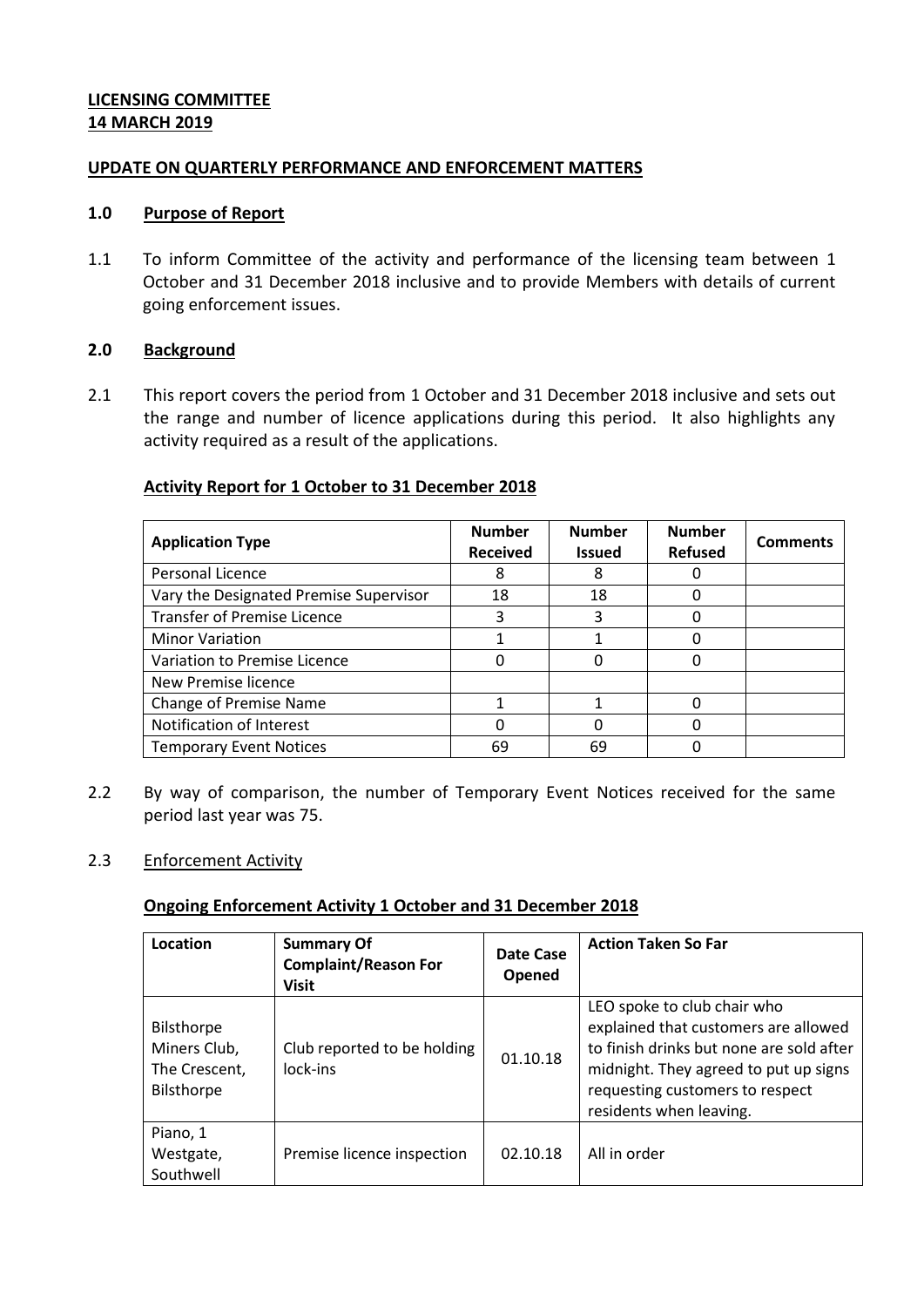| Scoozi Pizzeria,                  |                            |          |              |
|-----------------------------------|----------------------------|----------|--------------|
| 15 Market                         | Premise licence inspection | 02.10.18 | All in order |
| Place, Southwell                  |                            |          |              |
| Green Dragon,                     |                            |          |              |
| Blind Lane,                       | Premise licence inspection | 02.10.18 | All in order |
| Oxton                             |                            |          |              |
| Khyber Pass, 46                   |                            |          |              |
| King Street,                      | Premise licence inspection | 02.10.18 | All in order |
| Southwell                         |                            |          |              |
| Mughal Rasoi                      | Premise licence inspection | 02.10.18 | All in order |
| Bamboo                            |                            |          |              |
| Garden, 18                        | Premise licence inspection | 02.10.18 | All in order |
| Market Place,                     |                            |          |              |
| Southwell                         |                            |          |              |
| Londis, Preston                   |                            |          |              |
| Road,                             | Premise licence inspection | 08.10.19 | All in order |
| Rainworth                         |                            |          |              |
| McColls,                          |                            |          |              |
| Mansfield Road,                   | Premise licence inspection | 08.10.18 | All in order |
| Blidworth                         |                            |          |              |
| Blidworth                         |                            |          |              |
| General Stores,                   | Premise licence inspection | 08.10.18 | All in order |
| Mansfield Road,                   |                            |          |              |
| Blidworth                         |                            |          |              |
| Lyndhurst                         |                            |          |              |
| Stores,                           |                            |          |              |
| Lyndhurst                         | Premise licence inspection | 08.10.18 | All in order |
| Avenue,                           |                            |          |              |
| Blidworth                         |                            |          |              |
| M&S Local,                        |                            |          |              |
| Lyndhurst Ave,                    | Premise licence inspection | 08.10.18 | All in order |
| Blidworth                         |                            |          |              |
| Tesco Express,<br>Mansfield Road, | Premise licence inspection | 08.10.18 | All in order |
| Blidworth                         |                            |          |              |
| Leeway Stores,                    |                            |          |              |
| Leeway Road,                      | Premise licence inspection | 08.10.18 | All in order |
| Southwell                         |                            |          |              |
| One Stop,                         |                            |          |              |
| Sleaford Road,                    | Premise licence inspection | 08.10.18 | All in order |
| Newark                            |                            |          |              |
| Aldi, North                       |                            |          |              |
| Gate, Newark                      | Premise licence inspection | 08.10.18 | All in order |
| Middleton                         |                            |          |              |
| Stores Ltd,                       |                            |          |              |
| Middleton                         | Premise licence inspection | 08.10.18 | All in order |
| Road, Newark                      |                            |          |              |
| B&M, Victoria                     |                            |          |              |
| Street, Newark                    | Premise licence inspection | 08.10.18 | All in order |
| One Stop,                         |                            |          |              |
| Bowbridge                         | Premise licence inspection | 08.10.18 | All in order |
| Road, Newark                      |                            |          |              |
| Co-op, Albert                     |                            |          |              |
| Street, Newark                    | Premise licence inspection | 08.10.18 | All in order |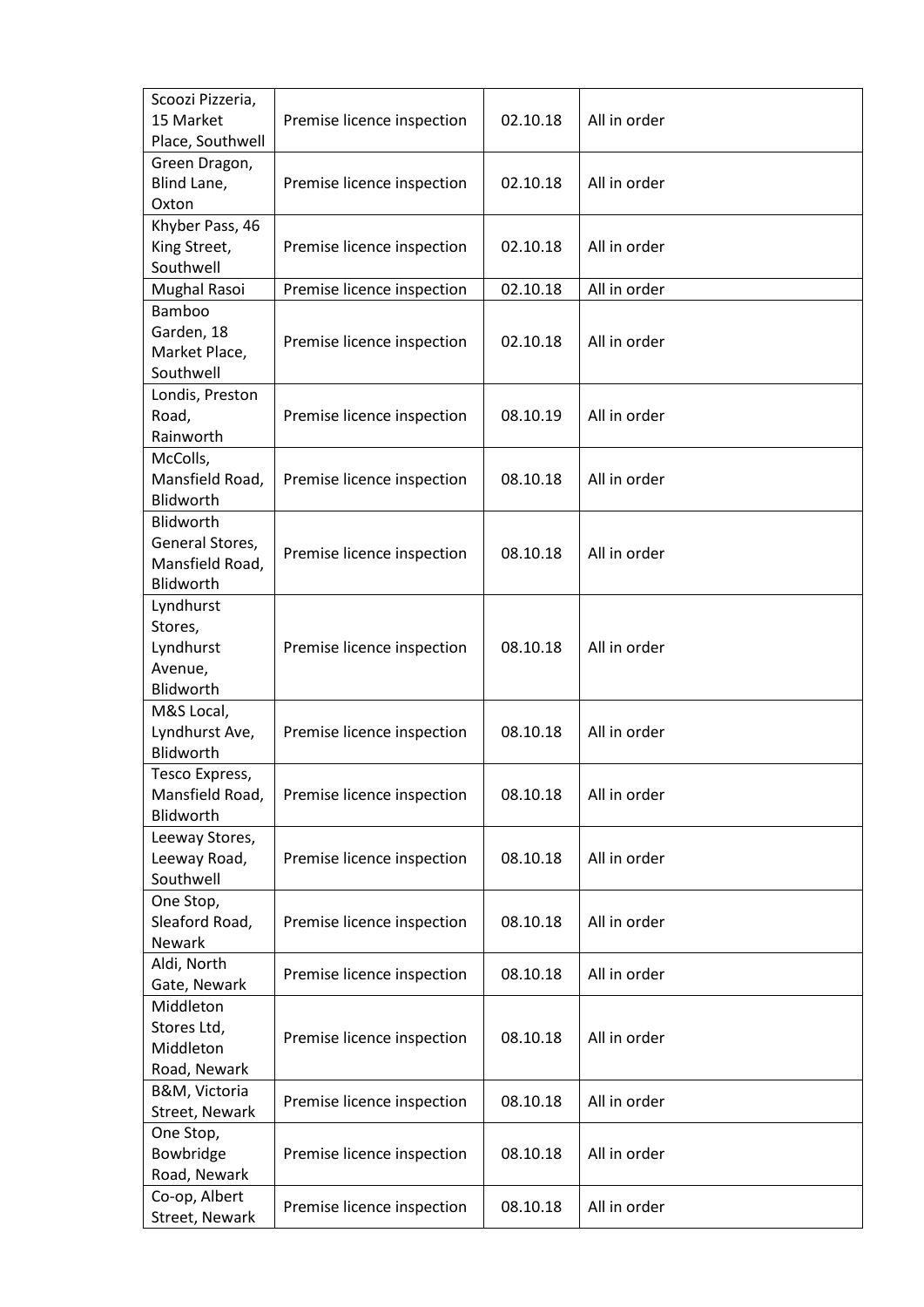| <b>Brobot</b><br>Petroleum,<br>Bowbridge<br>Road, Newark                    | Premise licence inspection               | 08.10.18 | All in order                                                                                                                                                                    |
|-----------------------------------------------------------------------------|------------------------------------------|----------|---------------------------------------------------------------------------------------------------------------------------------------------------------------------------------|
| Londis, Eton<br>Avenue, Newark                                              | Premise licence inspection               | 08.10.18 | Advice given regarding licence<br>conditions                                                                                                                                    |
| N.K.Ruban<br>Stores,<br>Cromwell Road,<br><b>Newark</b>                     | Premise licence inspection               | 08.10.18 | All in order                                                                                                                                                                    |
| Co-op, Barnby<br>Road, Newark                                               | Premise licence inspection               | 08.10.18 | All in order                                                                                                                                                                    |
| Bramley Apple,<br>Church Street,<br>Southwell                               | Fighting and noise late at<br>night      | 08.10.18 |                                                                                                                                                                                 |
| Bilsthorpe<br>Miners Club,<br>The Crescent,<br>Bilsthorpe                   | Premise licence inspection               | 16.10.18 | Advice given regarding licence<br>conditions                                                                                                                                    |
| Southwell<br>Library, King<br>Street,<br>Southwell                          | Premise licence inspection               | 16.10.18 | Advice given regarding licence<br>conditions                                                                                                                                    |
| <b>Newark</b><br>Showground,<br>Lincoln Road,<br>Winthorpe                  | Bass noise coming from the<br>Showground | 22.10.18 | LEO spoke to Event Manager who<br>assured that the correct noise<br>monitoring procedures are in place.<br>LEO said he will monitor noise levels<br>in the run up to Christmas. |
| Co-op, The<br>Ropewalk,<br>Southwell                                        | Premise licence inspection               | 22.10.18 | All in order                                                                                                                                                                    |
| Cafexpresshop,<br>Newark<br>Northgate<br>Station, Lincoln<br><b>Street</b>  | Premise licence inspection               | 23.10.18 | Advice given regarding licence<br>conditions                                                                                                                                    |
| Worlds End,<br>Plough Lane,<br>Lowdham                                      | Premise licence inspection               | 23.10.18 | Advice given regarding licence<br>conditions                                                                                                                                    |
| <b>Brackenhurst</b><br>Shop, NTU,<br><b>Brackenhurst</b><br>Lane, Southwell | Premise licence inspection               | 23.10.18 | Advice given regarding licence<br>conditions                                                                                                                                    |
| <b>Brackenhurst</b><br>Bar, NTU,<br><b>Brackenhurst</b><br>Lane, Southwell  | Premise licence inspection               | 23.10.18 | Advice given regarding licence<br>conditions                                                                                                                                    |
| Queens Head,<br>Market Place,<br>Southwell                                  | Premise licence inspection               | 24.10.18 | All in order                                                                                                                                                                    |
| Clay Tavern,<br>Slaughterhouse<br>Lane, Newark                              | Music outside late at night              | 26.10.18 | LEO visited the pub. The DPS is<br>working with the complainant and<br>resolved issue.                                                                                          |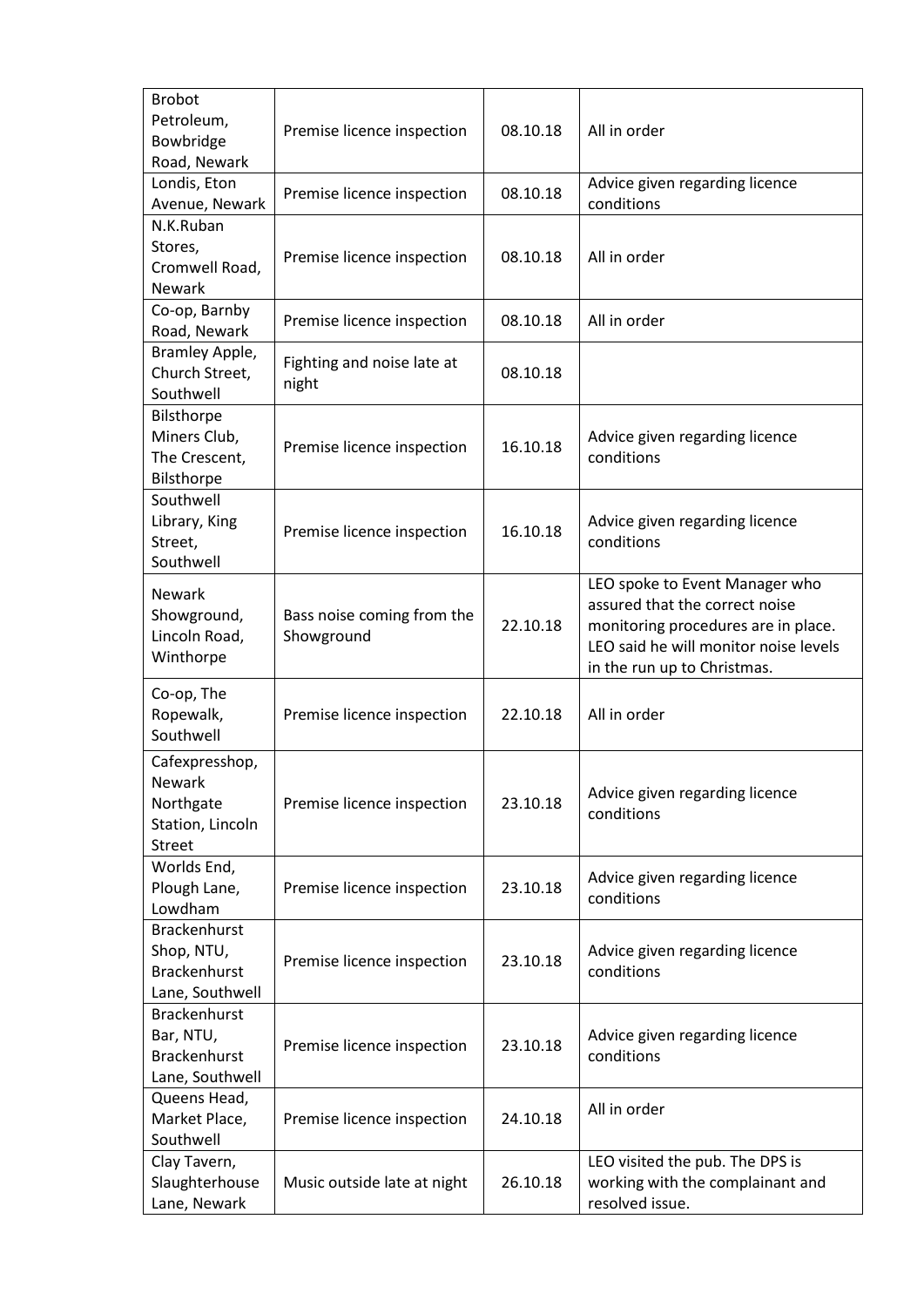| La Parisienne,<br>King Street,<br>Southwell                | Premise licence inspection              | 29.10.18 | Advice given regarding licence<br>conditions                                                                                                                                                         |
|------------------------------------------------------------|-----------------------------------------|----------|------------------------------------------------------------------------------------------------------------------------------------------------------------------------------------------------------|
| Waggon and<br>Horses, Gypsy<br>Lane, Bleasby               | Premise licence inspection              | 30.10.18 | Advice given regarding licence<br>conditions                                                                                                                                                         |
| Black Swan,<br>High Street,<br>Edwinstowe                  | Premise licence inspection              | 06.11.18 | Advice given regarding licence<br>conditions                                                                                                                                                         |
| Robin Hood Inn,<br>Clipstone Road,<br>Edwinstowe           | Premise licence inspection              | 06.11.18 | Advice given regarding licence<br>conditions                                                                                                                                                         |
| Plough Public<br>House, Forest<br>Road, Ollerton           | Joint visit with police                 | 06.11.18 | LEO met with DPS and manager to<br>discuss security issues outside the<br>pub. The manager said they will<br>consider additional outside lighting<br>and improvements to CCTV outside<br>and inside. |
| Shell, Lincoln<br>Road,<br>Winthorpe                       | Premise licence inspection              | 07.11.18 | All in order                                                                                                                                                                                         |
| Copper Beach,<br>Kirklington<br>Road, Bilsthorpe           | Complaint about a<br>fireworks display, | 08.11.18 | LEO spoke to the DPS, who was given<br>a warning regarding the use of<br>fireworks without the written consent<br>of the Council.                                                                    |
| Southwell<br>Racecourse,<br>Station Road,<br>Rolleston     | Premise licence inspection              | 19.11.18 | Advice given regarding licence<br>conditions                                                                                                                                                         |
| <b>Newark Golf</b><br>Club                                 | Premise licence inspection              | 19.11.18 | Advice given regarding licence<br>conditions                                                                                                                                                         |
| <b>McCarrolls</b><br>Barbers, King<br>Street,<br>Southwell | Premise licence inspection              | 19.11.18 | Advice given regarding licence<br>conditions                                                                                                                                                         |
| <b>Fiskerton Post</b><br>Office                            | Premise licence inspection              | 21.11.18 | All in order                                                                                                                                                                                         |
| Boughton<br>Pumping<br>Station, Brake<br>Lane, Boughton    | Noise complaint from<br>wedding venue   | 22.11.18 | LEO and EHO visited and monitored<br>noise levels; these recording were at<br>an acceptable level. The case will be<br>reviewed in spring/summer when<br>noise problems are likely to be worse.      |
| Red Lion,<br>Southwell Road,<br>Thurgaton                  | Licence enquiry                         | 26.11.18 | LEO gave advice to the licence holder<br>of Staunton Arms about taking over<br>the Red Lion.                                                                                                         |
| Bramley Apple,<br>Church Street,<br>Southwell              | Noise complaint                         | 26.11.18 | LEO spoke to DPS who agreed to<br>ensure doors were fully closed and to<br>monitor noise levels.                                                                                                     |
| Asda, Lombard<br>Street, Newark                            | Premise licence inspection              | 26.11.18 | All in order                                                                                                                                                                                         |
| William Hill,<br>Forest Road,<br>Ollerton                  | Premise licence inspection              | 26.11.18 | All in order                                                                                                                                                                                         |